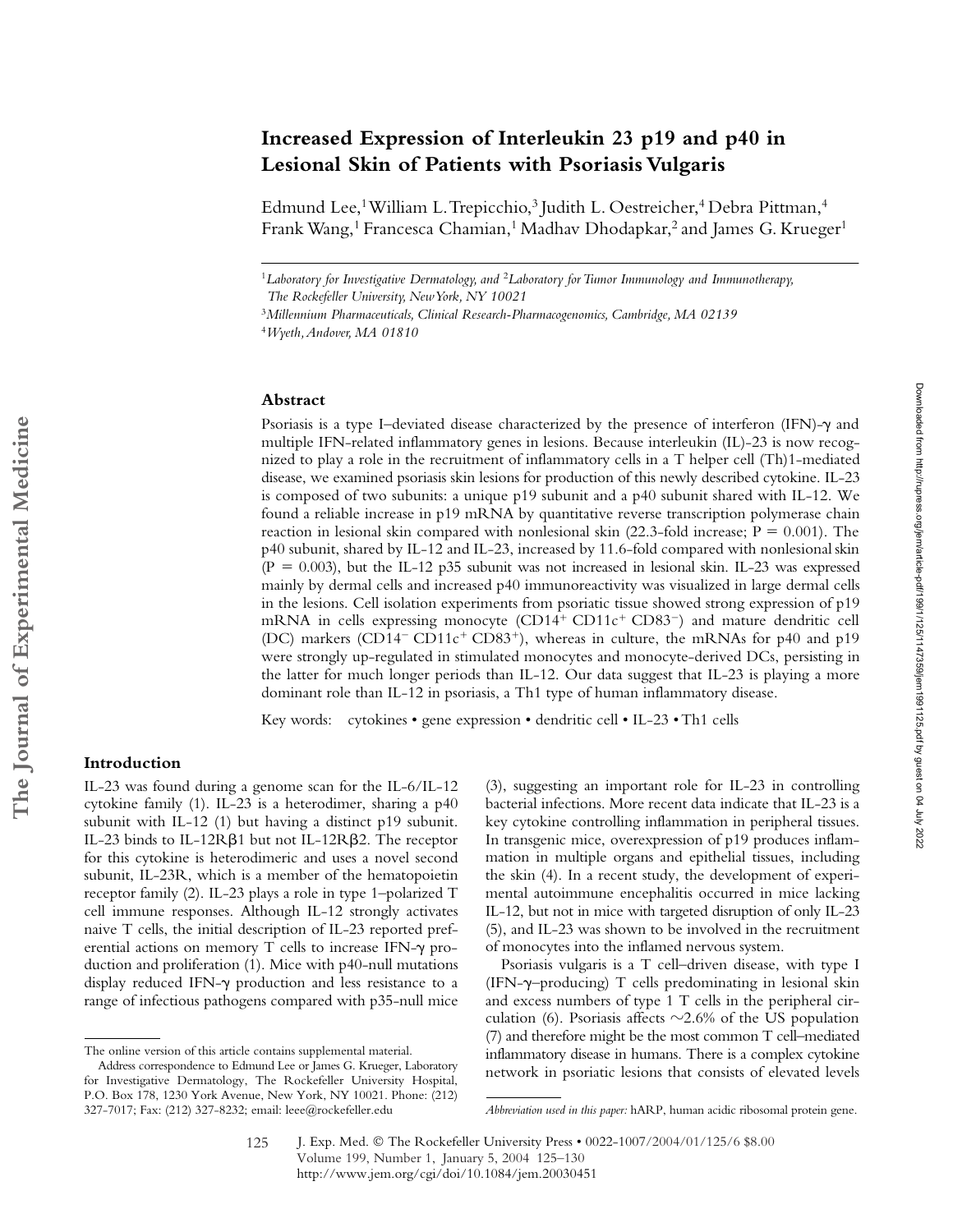of IFN- $\gamma$ , TNF- $\alpha$ , several interleukins (IL-1, IL-2, IL-6, IL-8, IL-12 [p40 subunit], IL-17, and IL-19), and multiple chemokines including MIG/CXCL9, IP-10/CXCL10, I-TAC/CXCL11, and MIP3 $\alpha$ /CCL20 (8). A central role for IFN- $\gamma$  as an inflammatory regulator is suggested from array-based gene expression studies that identify increased expression of STAT1 and more than 20 genes controlled by this transcription factor (9–11). IL-12, a 70-kD heterodimer formed from p40 and p35 subunits, also has the ability to stimulate IFN-y production from T cells. Previously, IL-12 was thought to contribute to the type 1 T cell bias in psoriatic lesions because the p40 subunit is strongly up-regulated (12, 13) and because IL-12 receptor subunits (IL-12R $\beta$ 1 and IL-12R $\beta$ 2) are also up-regulated (13). However, we were puzzled by the failure to detect up-regulation of mRNA for the IL-12 p35 subunit in psoriasis lesions (13). Because the p40 subunit of IL-12 is shared with IL-23 (as is the  $\beta$ 1 receptor subunit), we might have incorrectly assigned p40 overexpression to IL-12 rather than IL-23.

Accordingly, we studied expression of p19, the defining subunit for IL-23, in skin lesions of psoriasis vulgaris. We report consistent large increases in mRNAs encoding IL-23 subunits p19 and p40, but not p35 in psoriatic lesions. We visualized p40 protein in dendritic profiles within the dermis and showed that p19 was enriched in monocytes and DCs stimulated in the dermis and in culture. Therefore, IL-23 could be a key inflammatory cytokine in type 1–deviated human autoimmune and inflammatory diseases.

#### **Materials and Methods**

*Subjects.* After obtaining informed consent, 22 adults with chronic plaque-type psoriasis had both lesional and nonlesional skin biopsies. The patients had active, untreated skin lesions. Biopsies were stored in liquid nitrogen until analysis.

*RNA Isolation.* The biopsies were processed using the QIAGEN RNeasy kit. Using a rotor-stator tissue homogenizer (saw-tooth rotor; PowerGen 700), frozen specimens were homogenized in buffer (RLT; QIAGEN) for 30–60 s and spun in a microcentrifuge for 3 min at room temperature to pellet debris. The supernatant was loaded onto a QIAGEN minicolumn and spun for 15 s at high speed. A series of washes and DNase digestion was followed by final elution of RNA from the column using 30 µl RNase-free water (Sigma-Aldrich). RNA was quantitated by UV spectrophotometry.

*TaqMan RT-PCR Quantitation of mRNA.* The primers and probes for the TaqMan RT-PCR assays for IL-12 p40, p19, and p35 were generated using the Primer Express algorithm version 1.0 from published sequences (National Center for Biotechnology Information). All primers and probes were synthesized by Applied Biosystems-PerkinElmer. RT-PCR reactions were performed according to the manufacturer's directions (EZ PCR Core Reagents; TaqMan and Applied Biosystems). We used an Applied Biosystems PRISM 7700 thermal cycler for 2 min at  $50^{\circ}$ C, 30 min at  $60^{\circ}$ C, 5 min at  $95^{\circ}$ C, and 40 cycles of 15 s at  $95^{\circ}$ C followed by 60 s at  $60^{\circ}$ C. The human acidic ribosomal protein gene (hARP), a housekeeping gene, was used to normalize each sample and each gene. The data were analyzed with Sequence Detection Systems version 1.7 software. Human IL-12 p40 (sequence data available from Gen-Bank/EMBL/DDBJ under accession no. AY008847) forward primer: ACGGACAAGACCTCAGCCAC; reverse primer: GGG-CCCGCACGCTAA; fluorescent probe: TCATCTGCCGCAA-AAATGCCAGC. Human IL-12 p35 (sequence data available from GenBank/EMBL/DDBJ under accession no. AF404773): forward primer: CCACTCCAGACCCAGGAATG; reverse primer: GAC-GGCCCTCAGCAGGT; fluorescent probe: TCCCATGCCT-TCACCACTCCCAA. Human IL-12 p19 (sequence data available from GenBank/EMBL/DDBJ under accession no. NM\_016584) forward primer: GAGCCTTCTCTGCTCCCTGAT; reverse primer: AGTTGGCTGAGGCCCAGTAG; fluorescent probe: CCTGTGGGCCAGCTTCATGCCT. Murine IL-12 p40 (sequence data available from GenBank/EMBL/DDBJ under accession no. NM008352) forward primer: ACATCTACCGAAGTC-CAATGCA; reverse primer: GGAATTGTAATAGCGATCC-TGAGC; fluorescent probe: TGCACGCAGACATTCCCG-CCT. Human hARP (sequence data available from GenBank/ EMBL/DDBJ under accession no. NM\_001002) forward primer: CGCTGCTGAACATGCTCAA; reverse primer: TGTCGAA-CACCTGCTGGATG; fluorescent probe: TCCCCCTTCTC-CTTTGGGCTGG. All probes were conjugated with 6-FAM (dye) at the 5 -end and TAMRA (quench) at the 3 -end (Applied Biosystems).

*Statistical Analysis.* Paired Student's *t* test was used to compare lesional and nonlesional gene expression levels. Bonferroni correction was performed on multivariate calculations of p-values for p19, p35, and p40 gene expression.

*DC Generation and Maturation.* Mononuclear cells were isolated by density gradient centrifugation using Ficoll (Amersham Biosciences). Monocytes (purity >95%) were obtained and cultured to mature DCs as previously described (14).

*Immunohistochemistry.* Monoclonal mouse anti–human antibodies to IL-12 p40 were obtained from R&D Systems (clone 31052.11). Binding of the mouse antibody was detected in skin samples using biotinylated horse anti–mouse IgG and an avidin– biotin complex used with a peroxidase visualization reaction according to the manufacturer's directions (Vectastain ABC elite; Vector Laboratories).

*Split Skin Tissue Culture.* Shaved skin biopsy of lesional skin in two patients was obtained by scalpel to include an area of  ${\sim}2$ cm2. The biopsy was placed in tissue culture medium (RPMI 1640, Hepes 10 mM) containing 0.5% dispase and incubated at 4 C overnight. The dermis was separated from the epidermis by forceps. For the RT-PCR assay of epidermis versus dermal p19 and p40 expression (see Fig. 2), the tissues were rinsed with PBS and then homogenized after separation. For the isolation of inflammatory cells from the dermis (see Fig. 3), the dermis was washed with PBS and then cultured (RPMI 1640 supplemented with 5% normal human serum, 10  $\mu$ g/ml gentamicin, and 10 mM Hepes) for 2 d. The inflammatory cells leaving the intact dermis were then collected and processed for total RNA.

*Dermal Cell Purification.* Cells emigrating from 48-h dermis cultures were captured by positive selection for CD1a, CD3, CD11c, CD68, and CD83 using magnetic beads (Pan Mouse IgG kit; Dynal) covalently attached to anti-mouse IgG  $F_c$ . These were coated according to the manufacturer's protocol with a mouse IgG antibody to a cell surface antigen (1  $\mu$ g antibody/25  $\mu$ l or 107 beads). The antibody to CD3 was from Orthoclone®, Ortho Biotech, and the others were from Becton Dickinson. Mouse IgG isotype control Ab was provided by Protein Design Labs. The psoriatic dermal cells were split into 1-ml aliquots and incubated with 500  $\mu$ l of the appropriate antibody-coated magnetic bead. Cells attached to the beads were separated from nonattached cells by magnet and placed in RLT buffer with  $\beta$ -mercap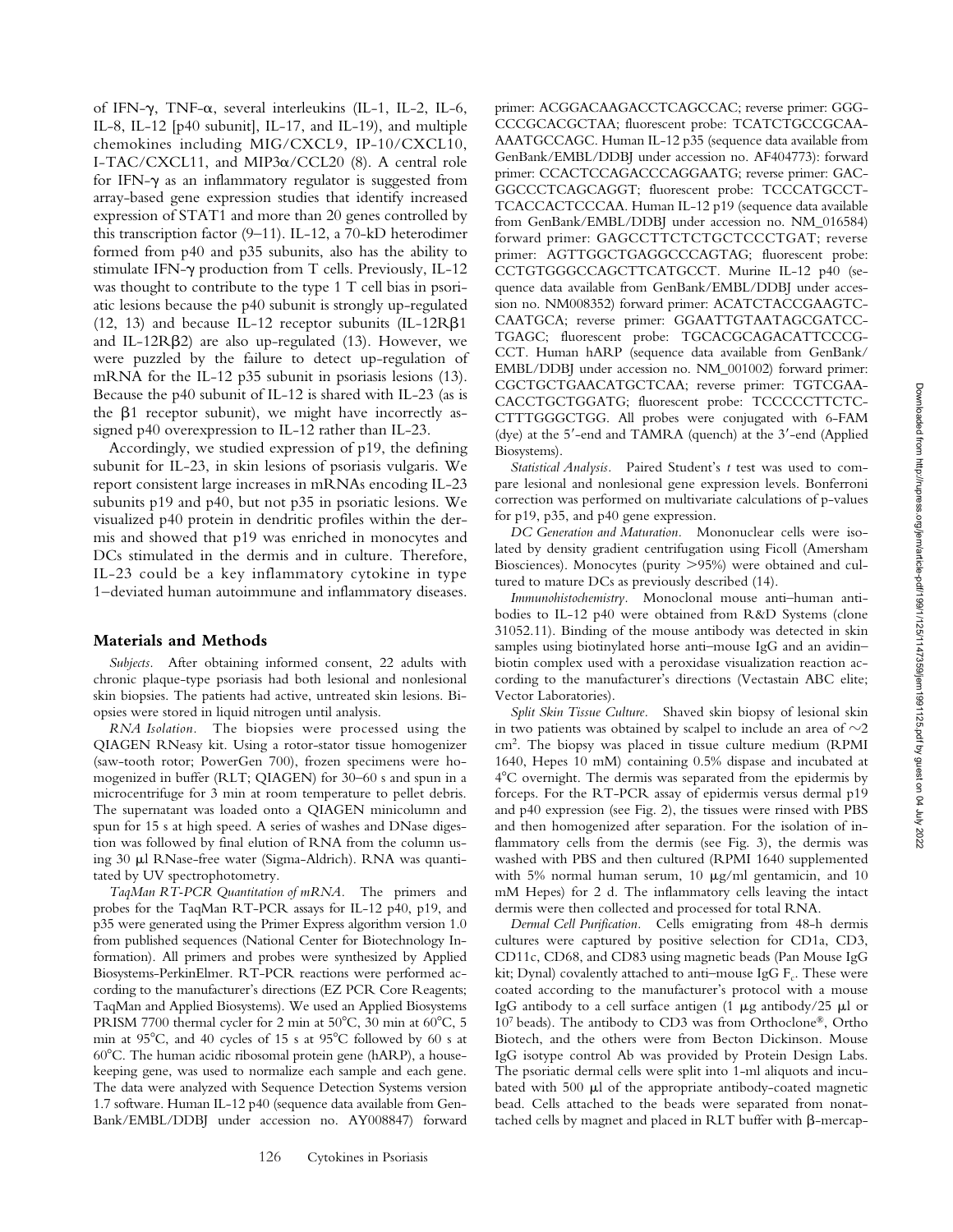toethanol for p19 and p40 mRNA analysis, whereas unbound flow-through cells were verified by flow cytometry for depletion of the targeted cell type.

*Online Supplemental Material.* The supplemental material describes gene transduction studies to verify the primer-probe set used for p19 amplification and detection by RT-PCR (TaqMan). Table S1 and Supplemental Results are available at http:// www.jem.org/cgi/content/full/jem.20030451/DC1.



Figure 1. Expression of p19, p40, and p35 mRNA in paired samples of uninvolved and lesional skin from psoriasis patients.  $\blacklozenge$ , indicates the arithmetic mean for each type of specimen and is not connected by a line. A line connects the paired samples taken from each patient's nonlesional and psoriatic skin. Data is presented as the ratio of PCR yield, in picograms, of p19 (A), p40 (B), and p35 (C) normalized to the yield of hARP. Note the logarithmic scale of the abscissa.

#### **Results**

*Gene Expression Studies.* The expression of p40, (IL-23) p19, and (IL-12) p35 was determined in lesional and nonlesional skin of 22 psoriasis patients (Fig. 1). The values obtained for each gene were normalized to the housekeeping gene hARP. To confirm that our primer/probe set correctly identified expression of p19 mRNA, we used recombinant adenovirus-transduced cell lines (see Table S1, which is available at http://www.jem.org/cgi/content/full/jem. 20030451/DC1). Expression of p19 mRNA was increased in all 22 lesional skin biopsies (22-fold mean increase;  $P \leq$  $9 \times 10^{-7}$ ) as was p40 mRNA (12-fold mean increase; P <  $4.8 \times 10^{-7}$ ). The expression of p35 mRNA was more variable, but the mean values for paired lesional and nonlesional skin samples did not differ significantly ( $P = 0.153$ ).

*Immunohistochemical Studies of IL-12p40 Expression.* Because an antibody to the p19 subunit is presently not available, we used a p40-reactive antibody to localize potential cells that might synthesize the IL-23 heterodimer in psoriasis lesions. Intensely positive staining cells were noted in the papillary dermis of lesional skin and were dendritic in appearance (Fig. 2 D). Little background staining was seen with an isotype control antibody in uninvolved or lesional skin (Fig. 2, A and B). The anti-p40 monoclonal antibody produced a variable degree of staining in basal keratinocytes of uninvolved skin, but very few p40-reactive cells were seen in the dermis of uninvolved skin (Fig. 2 C). Variable degrees of epidermal staining with the p40 antibody were noted, but staining of dermal cells was consistent across many different cases of psoriasis vulgaris. Overall, the staining pattern for p40 most resembled the staining of DCs in lesions, as detected previously with antibodies to CD83 or CD11c (15).

*Localization of p19/p40 mRNA Expression Mainly to Dermal Cells.* Comparison of gene expression in dispase-separated epidermis and dermis from lesions showed that most of the mRNA for p19 and p40 was contained in dermal cells (Fig. 3 A). We then used immunomagnetic beads to enrich specific populations of leukocytes isolated from the dermis of psoriasis lesions (Fig. 3 B). A low level of p19 mRNA was detected in cells isolated with anti-CD3 beads, whereas higher levels were measured in cells selected with anti-CD83, anti-CD11c, and anti-CD68 beads (Fig. 3 B). To characterize the cells isolated by antibody-coated magnetic beads, we assayed the unbound (flow-through) fraction for depletion of HLA-DR<sup>+</sup> and  $CD83<sup>+</sup>$  or  $CD3<sup>+</sup>$  cells (Fig. 3 D). Using two color flow cytometry and gating parameters appropriate for T cells and DCs (Fig. 3 C, R1 and R2, respectively), we found that CD11c depletion increased the relative concentration of  $CD83<sup>+</sup>$  cells (68%), but decreased the frequency of  $CD14<sup>+</sup>$ cells, as expected if many of the  $CD11c^+$  cells were monocytes (Fig. 3 D). Analogously, CD83 depletion decreased the relative concentration of  $CD83<sup>+</sup>$  cells in the flow through (Fig. 3 D, 14%), but did not deplete  $CD14^+$  cells (not depicted), as expected if these cells were mature DCs. CD3 depletion resulted in only a minor increase in  $CD83<sup>+</sup>$  cells in the flow through (Fig. 3 D, 49%).  $CD3^+$  cells (gate R1) were depleted only with CD3 antibody beads (Fig. 3 D, bottom).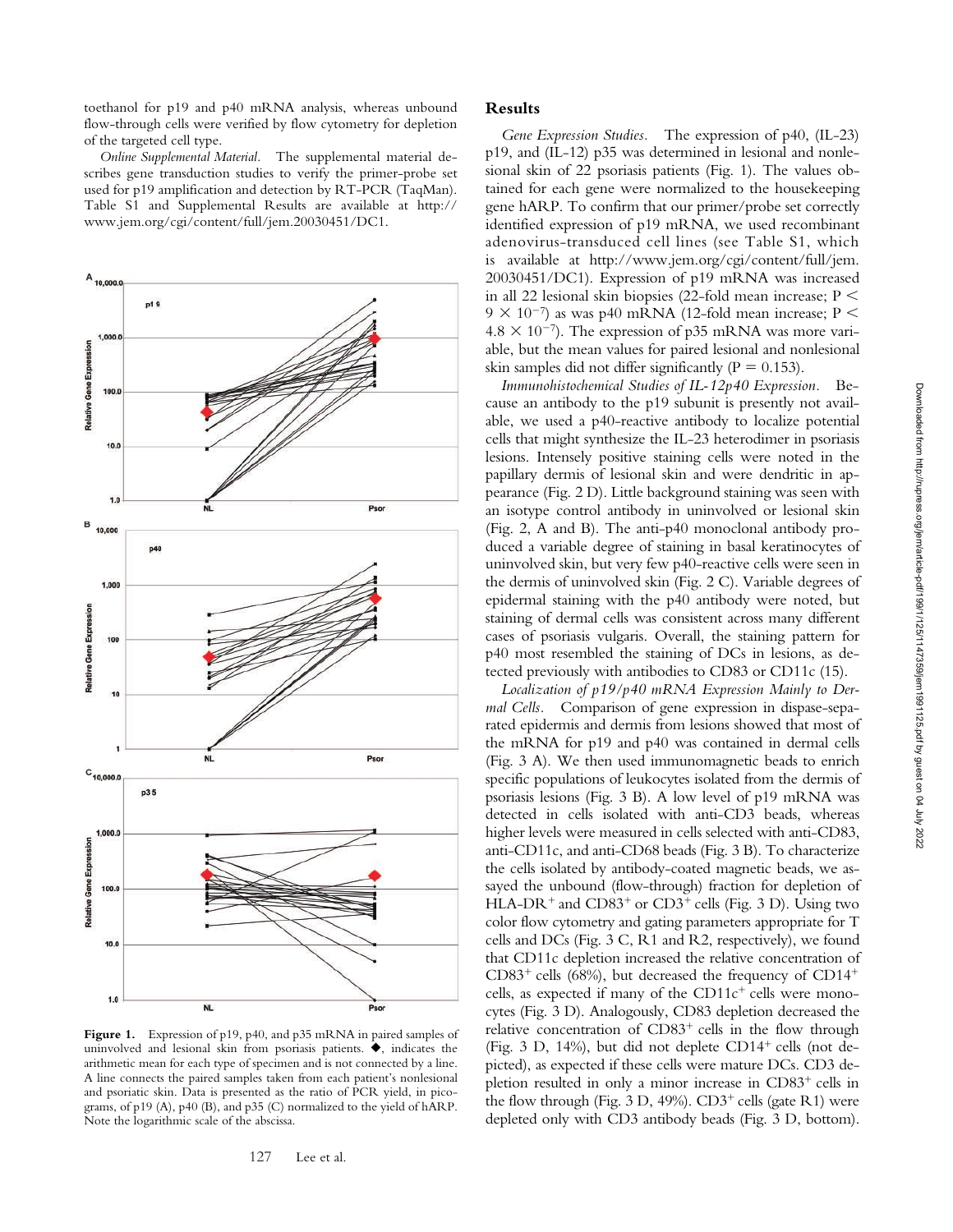

**Figure 2.** Immunohistochemical localization of p40 in psoriatic skin. The four panels are from frozen sections of human skin from psoriasis patients. A and B are IgG isotype controls in uninvolved and lesional skin, respectively. C and D are stained with mouse anti–human IL-12p40 as indicated. The arrow indicates morphology consistent with DCs. The color represents 3-amino-9 ethylcarbazole deposition at the site of antibody binding. Melanin appears in A as dark stain in the basal cell layer.



Figure 3. p19 and p40 gene expression in dispase split skin and dermally derived inflammatory cells. (A) Dermis from psoriasis lesions has greater p19 and p40 mRNA than epidermis. The data are from one representative experiment. A repeat run produced almost identical results. RNA was isolated from dispase split lesional skin taken from psoriatic plaques from two patients. RT-PCR for the p19 and p40 genes was performed on the epidermis and dermis and gene expression levels are shown relative to the hARP gene. In two other patients, the dermis was cultured for an addi-

By immunohistochemical and FACS® staining of dermal cells from other biopsies, large increases in presumptive monocytes  $(CD11c^+ CD14^+ CD83^-)$  and mature DCs  $(CD11c^+$ CD14<sup>-</sup> CD83<sup>+</sup>) were detected in active psoriasis lesions compared with unaffected skin of the same patients.

*Strong and Sustained Expression of p19 and p40 in Mature DCs.* To further examine the control of IL-12 and IL-23 expression in monocytes and DCs, we used a standard procedure to generate DCs from peripheral blood monocytes using 4 d of culture in GM-CSF and IL-4 to produce immature DCs and a cytokine cocktail to mature the DCs (14). Fig. 4 displays quantitative expression of p19, p40, and p35 mRNAs in monocytes and in monocyte-derived DCs at various times after the addition of our maturation stimulus, and essentially parallels results seen with CD40L-stimulated DCs (1). Monocytes  $(-144 \text{ h})$ , as well as monocytes

tional 2 d at 37°C and the cells exiting the cultured dermis (B, C, and D) were collected for subsequent quantitative gene expression for p19 using immunomagnetic beads coated with antibodies to CD3, CD11c, or CD83. In each case, two cell populations were obtained: one adherent to the beads expressing CD83, CD11c, or CD68 (B), and one nonadherent (C and D) that was used to monitor the depletion by FACS®. For the latter, flow-through cells were analyzed for the presence of HLA-DR and CD83. (B) Total RNA was isolated and gene expression for p19 was assayed using TaqMan chemistry as described in Materials and Methods. Data are from one representative experiment. A repeat run produced almost identical results. (C, left) Side and forward scatter plots and gating (R1 for lymphocytes and R2 for DCs) for subsequent panels. (C, middle and C, right) Isotype controls. Cells depleted by isotype control (D, top, panel 1), anti-CD11c (D, top, panel 2), anti-CD83 (D, top, panel 3), and anti-CD3 (D, top, panel 4). Note that percentages represent upper right quadrant cell count  $(HLA-DR<sup>+</sup>CD83<sup>+</sup>)$  as percent of total. Each panel has a plot of forward scatter versus CD3<sup>+</sup> to demonstrate additional specificity of the depletion.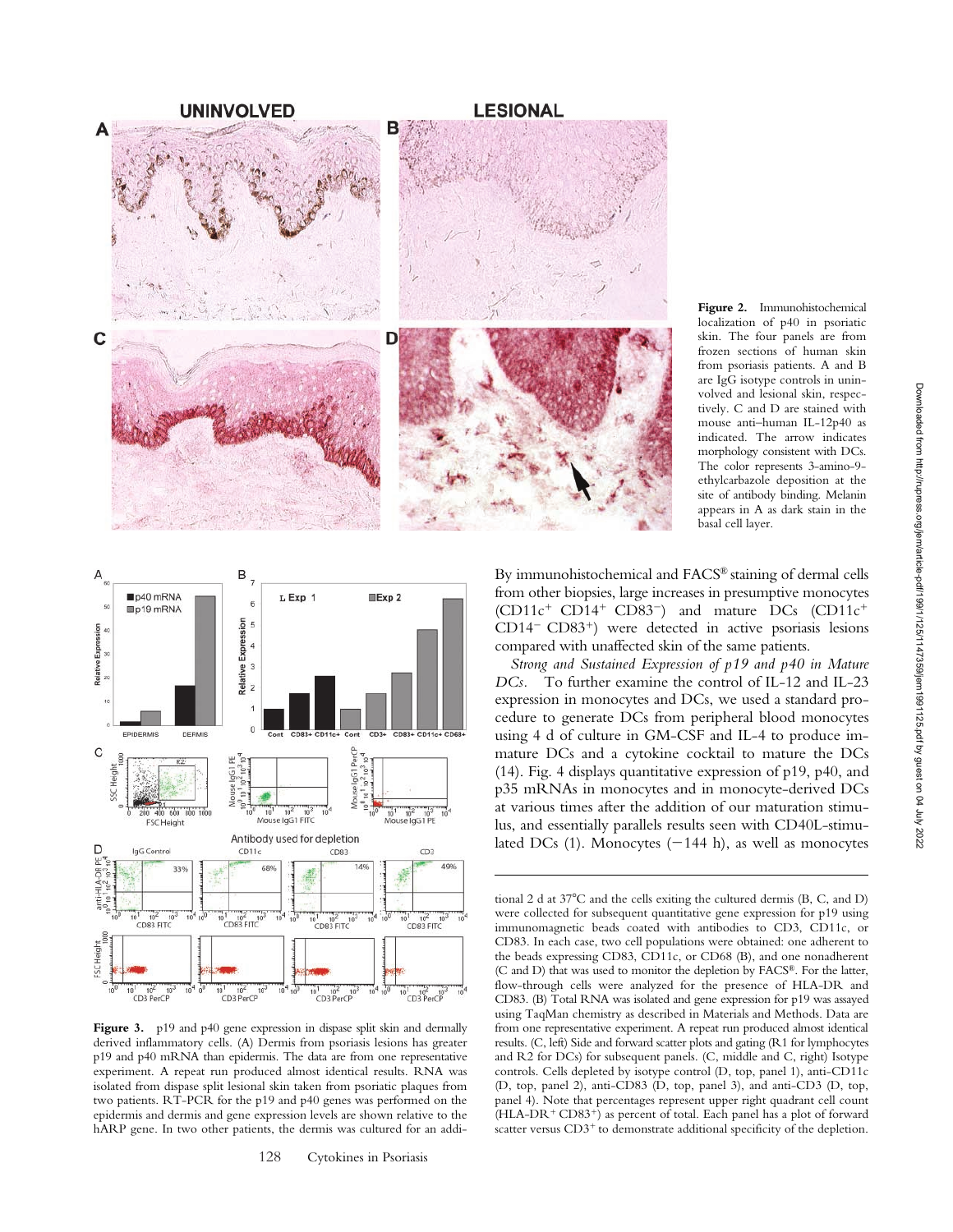

Figure 4. Expression of p19, p40, and p35 mRNA in monocyte-derived DCs. Monocytes were placed in culture at  $-144$  h, differentiated to immature DCs, and then stimulated beginning at 0 h with TNF- $\alpha$ , IL-1 $\beta$ , IL-6, and PGE2 for the stated amount of time. The data bars (open and solid) represent relative gene expression of p19 (A), p40 (B), and p35 (C) from two separate experiments. Note differing abscissa scales.

cultured in GM-CSF and IL-4 to stimulate the differentiation of immature DCs (0 h), expressed relatively low levels of p19 mRNA and virtually undetectable levels of p40 mRNA along with gradually decreasing levels of p35 mRNA. However, p19 mRNA was increased up to 10-fold in freshly isolated monocytes by the addition of  $TNF-\alpha$  or the maturation cocktail (IL-1 $\beta$ , IL-6, TNF- $\alpha$ , and PGE2) for 6–24 h, but p40 and p35 mRNA were not significantly induced by these stimuli (not depicted). For immature DCs, however, the addition of the maturation cocktail produced a rapid increase in mRNA for p19, p40, and p35 subunits, but with differing kinetics. Relative to immature DCs, there was at least a 50-fold increase in p19 and p40 mRNA in maturing and mature DCs. The up-regulation of these IL-23 subunits was sustained over the full 48-h maturation period and was highest in fully mature  $CD83<sup>+</sup>DCs$ . In contrast, there was a rapid increase in p35 mRNA 6 h after giving the maturation stimulus, but the levels declined by 5–10-fold by 24 and 48 h. Other responses during DC maturation (6, 24, and 48 h) included strong up-regulation of DC-LAMP mRNA and decreased expression of DC-SIGN mRNA, and induction of CD83 protein at 48 h.

## **Discussion**

Accumulating evidence supports the role of type 1 T cells and IFN- $\gamma$  in the pathogenesis of psoriasis (8). Individual components of the type 1 pathway, both cellular and cytokine, are therapeutic targets in psoriasis. The development of Th1-type helper cells can be driven by IL-12 (1). We and others have previously reported that IL-12 p40 mRNA is elevated in psoriasis (12, 13), but we were perplexed by the failure to find elevated IL-12 p35 mRNA in diseased skin. We would now like to suggest that IL-23, not IL-12, is a key cytokine in psoriatic skin lesions based on the finding that p19 and p40, but not p35 mRNA, are overexpressed.

We believe that this is the first report that IL-23 p19 is up-regulated in a human disease. Recent reports have demonstrated a role for this novel cytokine in enhanced cutaneous immunity in a transgenic mouse model (16) and in inflammatory disorders such as experimental autoimmune encephalitis in a mouse model (5). With our observation that IL-23 is up-regulated in psoriatic skin, it became necessary to identify the cell of origin. The current lack of an antibody to p19 currently hampers this work. However, the reactivity of large cells in psoriasis lesions with antibodies specific for p40 suggests that IL-23 (given the failure to find increased IL-12 p35 mRNA in lesional skin) is likely to be actively synthesized in psoriasis lesions (12) and then act locally on cells that have up-regulated IL-12 receptors (13). In this study, we also found that IL-23 p19 and p40 mRNA were strongly up-regulated in monocyte-derived human DCs after encountering a maturation stimulus, and that p19 mRNA was strongly expressed in cells bearing both immature and mature DC surface markers in psoriasis lesions  $(CD11c^{+}CD14^{-}CD83^{-})$  and  $CD83^{+}$ ). The sustained expression of IL-23 subunits in cultured fully mature DCs contrasted sharply with the transient expression of p35 mRNA in maturing DCs. Of the cells known to express IL-23 p19, only macrophages and DCs concurrently express p40 and are known to express functional IL-23 protein. Monocytic and DC lines have previously been identified as IL-23 producers, whereas mature human DCs have been shown to secrete IL-23 protein (1, 17). Thus, it seems that the mRNA and protein subunits of IL-23 are coordinately up-regulated in producing cells. One of the cellular features of psoriasis skin lesions is a marked increase in mature  $CD83^+$  DCs, whereas uninvolved skin contains mostly immature Langerhans cells and dermal DCs (15, 18, 19). Based on p40 immunostaining, infiltrating mononuclear leukocytes are the likely source of IL-23 in lesions. Given that p35 mRNA is expressed only transiently in activated DCs and p35 mRNA is not elevated in lesional skin, IL-12 is likely to be expressed at lower levels than IL-23 in psoriatic lesions. Adoptive transfer experiments have clearly established leukocytes as the chief source of IL-23 in inflammatory lesions (4).

It is possible that both IL-12 and IL-23 have a role in psoriatic skin disease. However, the work in murine experimental autoimmune encephalitis indicates that IL-23 is critical for a monocyte-rich inflammatory response. Expression of IL-23 may also drive increased production of IL-17 in affected skin (20). IL-17 has been reported to increase the expression of iNOS (21), a gene that is consistently overexpressed in psoriasis lesions (13). In model systems, IL-23 acts on DCs to allow for the induction of immunity to otherwise tolerogenic peptides (22), so poten